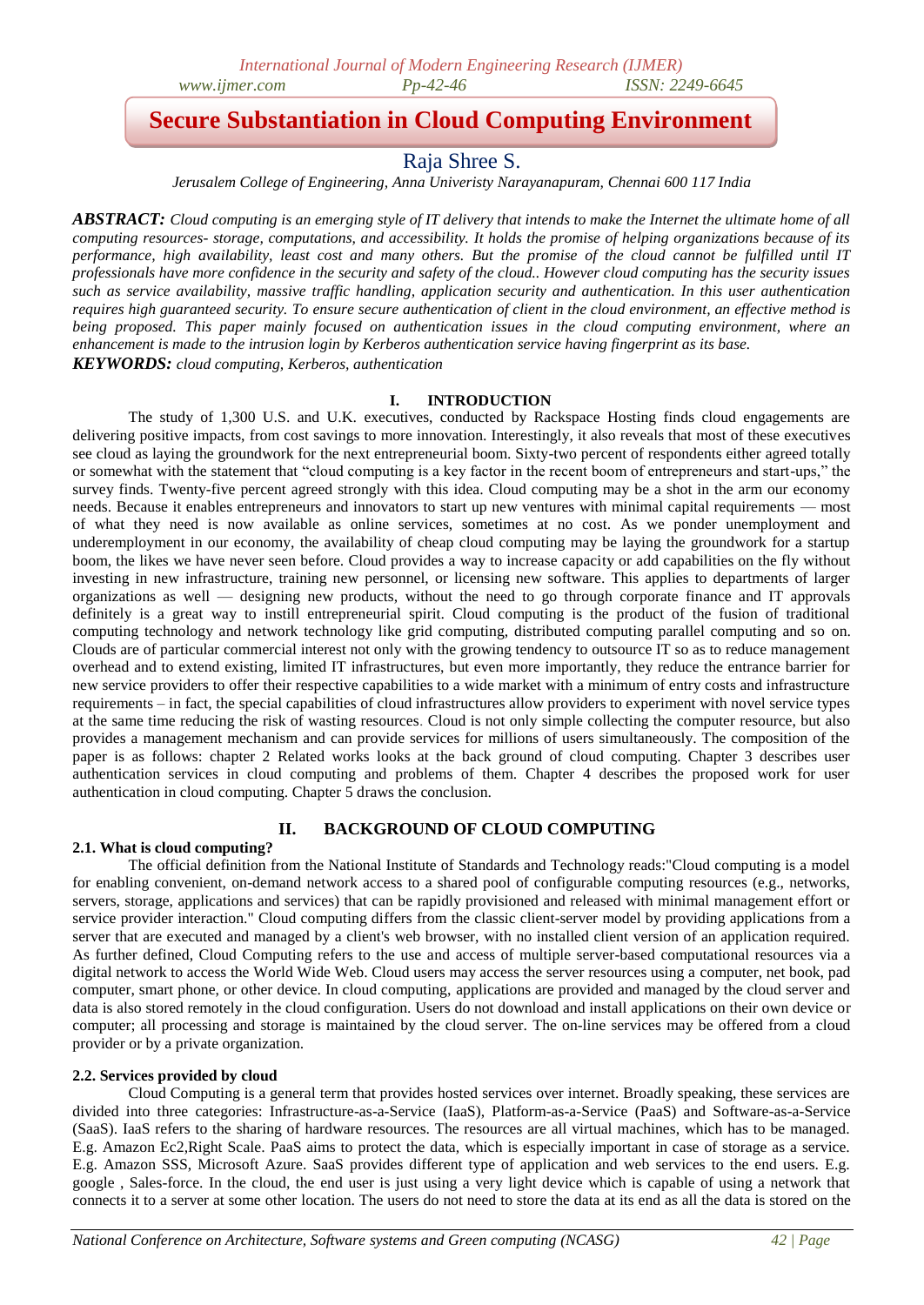remote server at some other place.

#### **2.3. Types of Cloud**

The types of Cloud computing can be classified according to deployment. This deployment can increase or decrease the major cloud computer problems, the security and privacy can be increase or decrease upon the choice of cloud. These classifications are also based on different parameters like, the customer requirement, location of cloud and by their architecture. There are basically four types of clouds, which are described below-

**Public cloud**: This is the one of the cloud in which cloud services are being available to users via a service provider over the Internet. It provides a control mechanism for them. The services may be free or offered on a pay-per usage model.

**Private Cloud:** This provides many of the benefits of public, but the main difference among two is that the data is managed properly within the organization only, without the limits of network bandwidth.

**Community Cloud:** This type of cloud is basically managed by group of originations that have a common objective to achieve. The members share access to the data in the cloud.

**Hybrid Cloud:** This is the combination of public as well as private cloud. It can also be defined as multiple cloud systems that are connected in a way that allows programs and data to be moved easily from one system to another.

## **III. ISSUES IN USER AUTHENTICATION**

Authentication is the verification of the identity of a party who generated some data, and of the integrity of the data. A principal is the party whose identity is verified. The verifier is the party who demands assurance of the principal's identity. Data integrity is the assurance that the data received is the same as generated. Authentication mechanisms differ in the assurances they provide: some indicate that data was generated by the principal at some point in the past, a few indicate that the principal was present when the data was sent, and others indicate that the data received was freshly generated by the principal. Mechanisms also differ in the number of verifiers: some support a single verifier per message, while others support multiple verifiers. A third difference is whether the mechanism supports non-repudiation, the ability of the verifier to prove to a third party that the message originated with the principal.

Because these differences affect performance, it is important to understand the requirements of an application when choosing a method. For example, authentication for electronic mail may require support for multiple recipients and nonrepudiation, but can tolerate greater latency. In contrast, poor performance would cause problems for authentication to a server responding to frequent queries.

Other security services include confidentiality and authorization. Confidentiality is the protection of information from disclosure to those not intended to receive it. Most strong authentication methods optionally provide confidentiality. Authorization is the process by which one determines whether a principal is allowed to perform an operation. Authorization is usually performed after the principal has been authenticated, and may be based on information local to the verifier, or based on authenticated statements by others.

A common approach to protect user data is that user data is encrypted before it is stored. In a cloud computing environment, a user's data can also be stored following additional encryption, but if the storage and encryption of a given user's data is performed by the same service provider, the service provider's internal staff (e.g., system administrators and authorized staff) can use their decryption keys and internal access privileges to access user data. From the user's perspective, this could put his stored data at risk of unauthorized disclosure. In which if a user (either employee or anonymous) want to access the data if it belongs to protection then user have to register itself. Now suppose the user registered itself for accessing data, Organization will provide username and password for authentication. At the same time organization sends the username to cloud provider .Now when user sends request along with username to access the data to cloud provider, the cloud provider first check in which ring requested data belong. If authentication is required, it first checks the username in its own directory for existence, if the username does not exist it ask the user to register itself. If the username matches it redirect the request to company for authentication. Now the user sends password for authentication, and after authentication it redirect the request to cloud provider to access resource .If user-name and password doesn't match then user is not allow to access their account.

#### **3.1 Kerberos Authentication Service**

#### *3.1.1 What is Kerberos?*

Kerberos is a distributed authentication service that allows a process (a client) running on behalf of a principal (a user) to prove its identity to a verifier (an application server, or just server) without sending data across the network that might allow an attacker or the verifier to subsequently impersonate the principal. Kerberos optionally provides integrity and confidentiality for data sent between the client and server. Kerberos was developed in the mid-'80s as part of MIT's Project Athena.

As use of Kerberos spread to other environments, changes were needed to support new policies and patterns of use. To address these needs, design of Version 5 of Kerberos (V5) began in 1989 . Though V4 still runs at many sites, V5 is considered to be standard Kerberos.

#### **3.1.2 Kerberos –an Overview**

The Kerberos Authentication System uses a series of encrypted messages to prove to a verifier that a client is running on behalf of a particular user. The Kerberos protocol is based in part on the Needham and Schroeder authentication protocol, but with changes to support the needs of the environment for which it was developed. Among these changes are the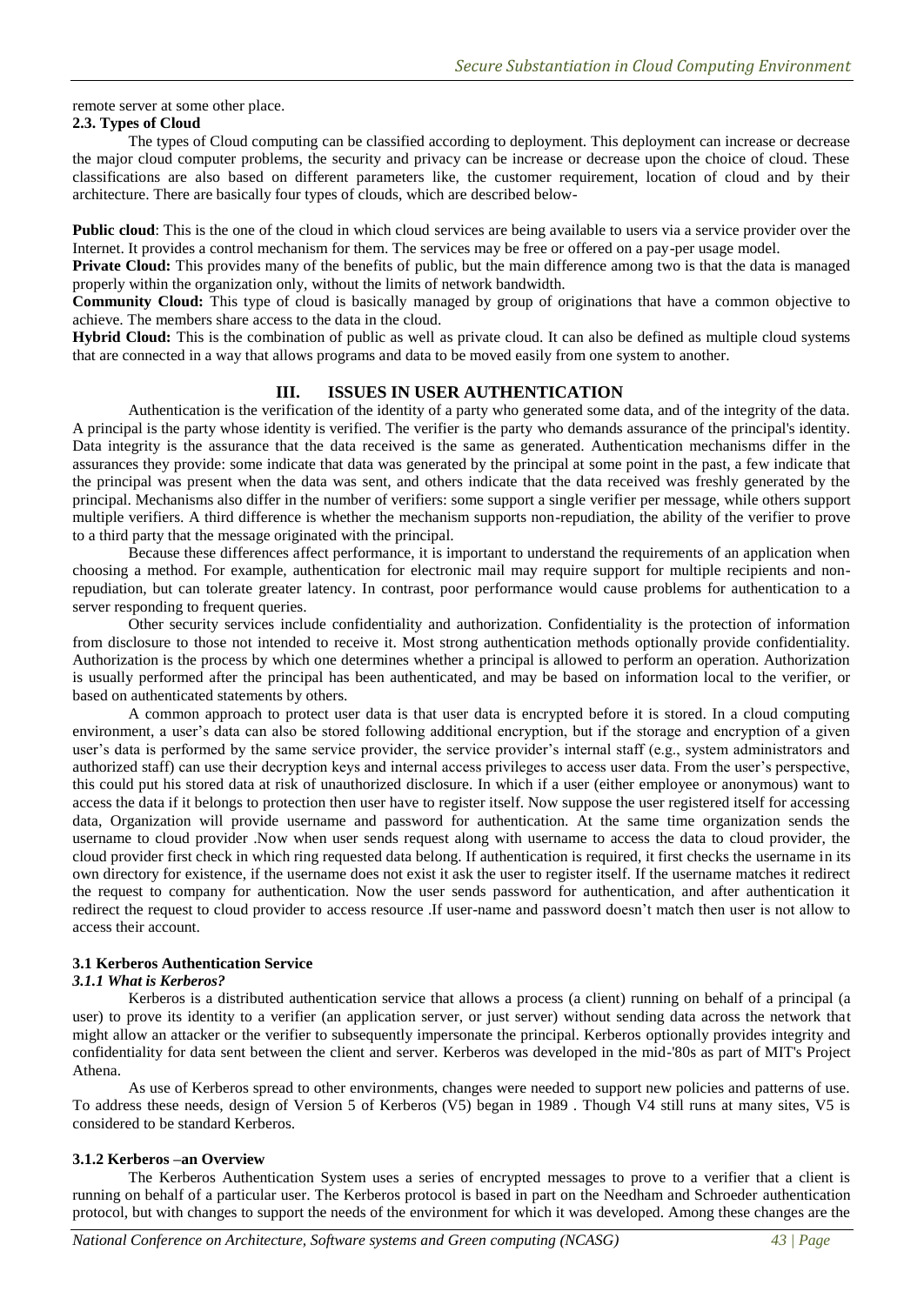use of timestamps to reduce the number of messages needed for basic authentication [6], the addition of a ``ticket-granting'' service to support subsequent authentication without re-entry of a principal's password, and different approach to cross-realm authentication (authentication of a principal registered with a different authentication server than the verifier).

The remainder of this section describes the Kerberos protocol. The description is simplified for clarity; additional fields are present in the actual protocol. Readers should consult RFC 1510 for a more thorough description of the Kerberos protocol.

Though conceptually, Kerberos authentication proves that a client is running on behalf of a particular user, a more precise statement is that the client has knowledge of an encryption key that is known by only the user and the authentication server. In Kerberos, the user's encryption key is derived from and should be thought of as a password; we will refer to it as such in this article. Similarly, each application server shares an encryption key with the authentication server; we will call this key the server key.

Encryption in the present implementation of Kerberos uses the data encryption standard (DES). It is a property of DES that if cipher text (encrypted data) is decrypted with the same key used to encrypt it, the plaintext (original data) appears. If different encryption keys are used for encryption and decryption, or if the ciphertext is modified, the result will be unintelligible, and the checksum in the Kerberos message will not match the data. This combination of encryption and the checksum provides integrity and confidentiality for encrypted Kerberos messages The client and server do not initially share an encryption key. Whenever a client authenticates itself to a new verifier it relies on the authentication server to generate a new encryption key and distribute it securely to both parties. This new encryption key is called a *session key* and the Kerberos ticket is used to to distribute it to the verifier.

The Kerberos ticket is a certificate issued by an authentication server, encrypted using the server key. Among other information, the ticket contains the random session key that will be used for authentication of the principal to the verifier, the name of the principal to whom the session key was issued, and an expiration time after which the session key is no longer valid. The ticket is not sent directly to the verifier, but is instead sent to the client who forwards it to the verifier as part of the application request. Because the ticket is encrypted in the server key, known only by the authentication server and intended verifier, it is not possible for the client to modify the ticket without detection.

#### **Limitations of Kerberos**

Limitations of Kerberos have been described in the literature. Though most are a matter of preference or apply to V4 and early drafts of V5, a few are fundamental and are discussed here. In particular, Kerberos is not effective against password guessing attacks; if a user chooses a poor password, then an attacker guessing that password can impersonate the user. Similarly, Kerberos requires a trusted path through which passwords are entered. If the user enters a password to a program that has already been modified by an attacker (a Trojan horse), or if the path between the user and the initial authentication program can be monitored, then an attacker may obtain sufficient information to impersonate the user. Kerberos can be combined with other techniques, as described later, to address these limitations.

To be useful, Kerberos must be integrated with other parts of the system. It does not protect all messages sent between two computers; it only protects the messages from software that has been written or modified to use it. While it may be used to exchange encryption keys when establishing link encryption and network level security services, this would require changes to the network software of the hosts involved.

Kerberos does not itself provide authorization, but V5 Kerberos passes authorization information generated by other services. In this manner, Kerberos can be used as a base for building separate distributed authorization services.

Kerberos uses strong encryption and a complex ticket-granting algorithm to authenticate users on a network. Also of interest to many of users, Kerberos has the ability to distribute "session keys" to allow encrypted data streams over an IP network each user for connecting to the cloud at the first shoud make the profile and user ID. After that it must get the password and also the information of all participating user such as User ID, hashed password will save in the large Data Base for more secure. All user are register with the Kerberos server. In this method each user want connect to the cloud server at the first time he or she logs on to workstation. Kerberos issues ticket to the client as one ticket per session. Whenever the Client(C) request the ticket to the Authentication Server (AS) with its own identifier (IDc) and with the identifier of the ticket granting server(ID tgs),the AS responds with a ticket (i.e) encrypted with a key(Kc) that is derived from users password. When this response arrives, the user decrypts it by using his own password. If the correct password is supplied, the ticket is successfully recovered.



**Figure 1 Ticket per session** 

Now this hash value gets registered with the users hash value in AS database. Whenever the user sends request to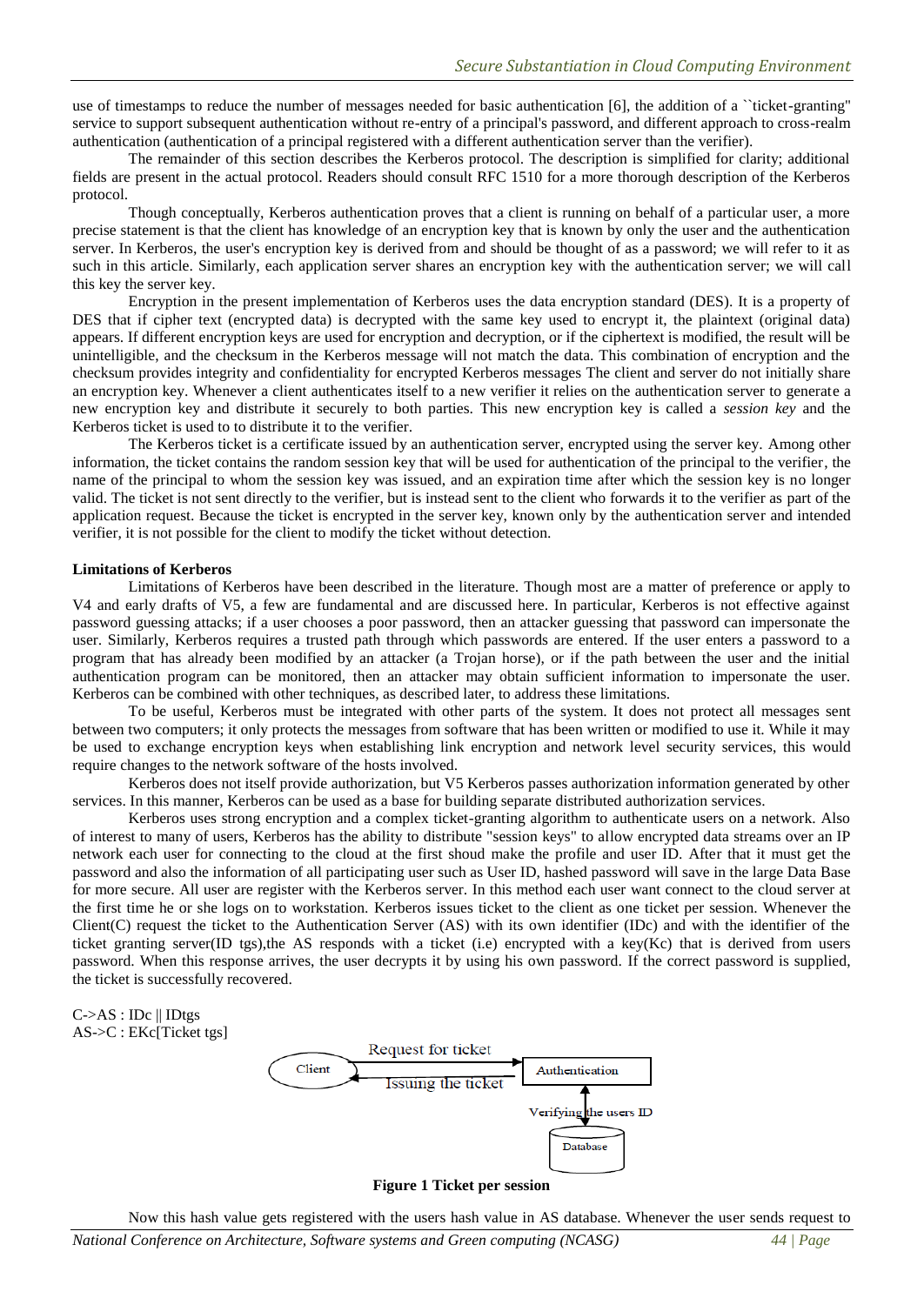the AS, the AS verifies the user identity in its data base and then it issues the ticket to the user.

## **IV. PROPOSED WORK**

In Kerberos authentication service the AS stores the hash value of all the users' password. Therefore the hacker may hack the database and retrieves the password. The work being proposed here is, instead of storing the hash value of users password, here we can store the hash value of the particular users finger print along with his password hash value. The ticket gets encrypted with the hash value of the finger print and password. So that the user can decrypt the data only by giving his own finger print and password. Even if the hacker hacks the hash value then there is no use of that hash value. The session ticket gets decrypted only with the particular persons finger print and password.

#### **4.1 Computation of Hash Value and storing**

Here a fingerprint scanner scans the finger print of the user and converts it into binary form using any modern technique.Take this binary form as input and compute the hash value by using SHA-1 algorithm.



**Figure 2 Hash value computations** 

#### **4.2 Authentication Process**

If the user wants to acess the cloud service ,the user first request a session ticket to the AS by giving his ID(IDc) and the ticket granting server ID(IDtgs).The AS checks the user ID in its database and issues the ticket to the user which is get encrypted with the hash value of the user.The user can able to use the ticket only by decrypting it using his finger print and password.If both matches the ticket gets decrypted .By using this ticket the user can enjoy the services of cloud.

IDc || IDtgs



**Figure 3 Requisition Process**

Here the AS stores all its user passwords hash value in a database. The hacker may hack the database and able to retrieve the password from the hash value . Then the hacker may enjoy the service of the ticket.



## **V. Conclusion**

Cloud Computing is a fast growing technology in the modern world but it needs some more security features to enhance it in the business world. Security depends upon the way Cloud service provider allows its client to come and get registered with his cloud network.This paper investigates about the problem of authentication in cloud computing envoirnment.A method is being proposed to ensure the secure authentication in the cloud by Kerberos authentication service with finger print as its base.. The future work is to research every component of the secure architecture in detail.

#### **References**

- [1] John E. Canavan "Fundamentals of Network Security", Library of Congress Cataloging-in-Publication Data ISBN 1-58053-176-8 (alk. paper)
- [2] Gawali M. B., R. B. Wagh, S. P. Patil "Enhancement for data security in cloud computing environment", international journal of internet computing.